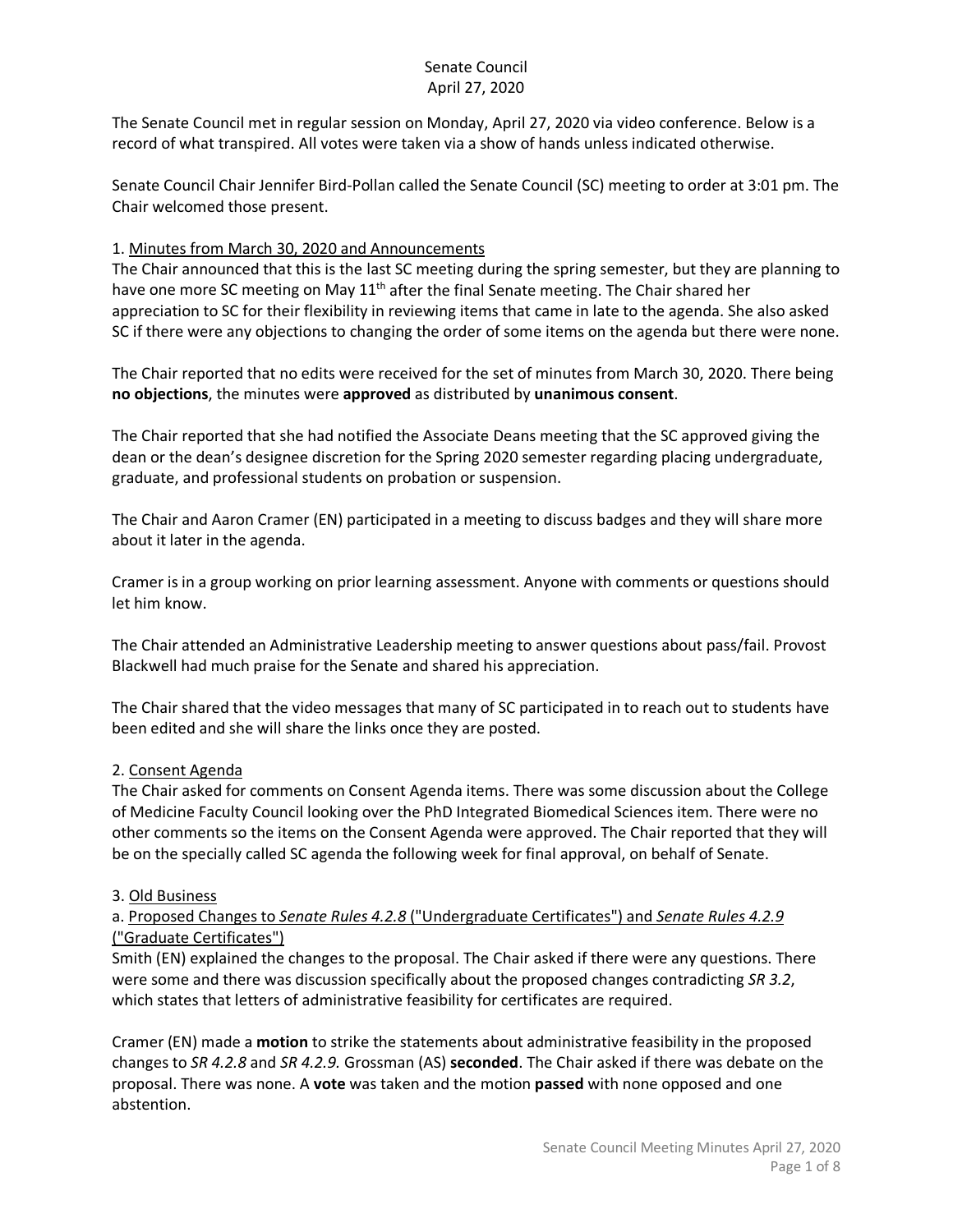The Chair stated that the **motion** on the floor was a recommendation to approve the proposed changes to *Senate Rules 4.2.8* ("Undergraduate Certificates") as amended and *Senate Rules 4.2.9* ("Graduate Certificates") as amended. Because the **motion** came from committee, no **second** was needed. The Chair asked if there was debate on the proposal. There was none. A **vote** was taken and the motion **passed** with none opposed and one abstention.

#### 4. Degree Recipients

### a. May 2020 In Memoriam Degree Recipients

i. Request for Waiver of *Senate Rules 5.4.5.3.1* ("In Memoriam Degrees," "Conditions for Conferral of In Memoriam Degrees," "Eligibility")

## ii. College of Arts and Sciences Student SW-66

The Chair welcomed the Associate Dean of Advising in Arts and Sciences Ruth Beattie to give SC information about an In-Memoriam degree. Beattie explained that the student had completed 96 credit hours and was in good standing. Beattie asked that the rule be waived about the student being registered during the semester they died. She explained that the student was registered during the semester that she went into a coma but never regained consciousness and died about a year later. The Chair asked if there were any questions and there were none. Bob Grossman (AS) **moved** that *SR 5.4.5.3.1* be waived and the elected faculty members of SC approve College of Arts and Sciences student SW-66 as the recipient of an In Memoriam honorary degree, for submission through the President to the Board of Trustees. Charnigo (EN) **seconded**. The Chair asked if there was debate on the proposal. There was none. A **vote** was taken and the motion **passed** with none opposed.

#### iii. Gatton College of Business and Economics Student JB-83

The Chair welcomed the Associate Dean for Undergraduate Affairs Jennifer Siebenthaler to give SC information about an In Memoriam degree. Siebenthaler explained that the student had recently passed away and was going to graduate in May 2020. Grossman suggested investigating to see if a posthumous earned degree is more appropriate and then coming back to Senate next week to discuss. Siebenthaler agreed.

#### b. May 2020 Degree List

Hamilton (SGA) **moved** that the elected faculty members of SC approve UK's May 2020 list of candidates for credentials, for submission through the President to the Board of Trustees. Collett (HS) **seconded**. There was no debate. A **vote** was taken and the motion **passed** with none opposed.

#### c. August 2020 Degree List

Hamilton (SGA) **moved** that the elected faculty members of SC approve UK's August 2020 list of candidates for credentials, for submission through the President to the Board of Trustees. Collett (HS) **seconded**. There was no debate. A **vote** was taken and the motion **passed** with none opposed.

# d. Late Addition to May 2018 Degree List (per *Senate Rules 5.4.1.2.4* ("Late Addition to Degree List")) i. College of Engineering Student WT-61

The Chair explained that the request from the College of Engineering is because of an administrative error. Brion (EN) **moved** that the elected faculty members of SC amend the May 2018 degree list by adding the BS in Computer Science for student WT-61 and recommend through the President to the Board of Trustees that the degree be awarded effective May 2018. Vincent (BE) **seconded**. There was no debate. A **vote** was taken and the motion **passed** with none opposed.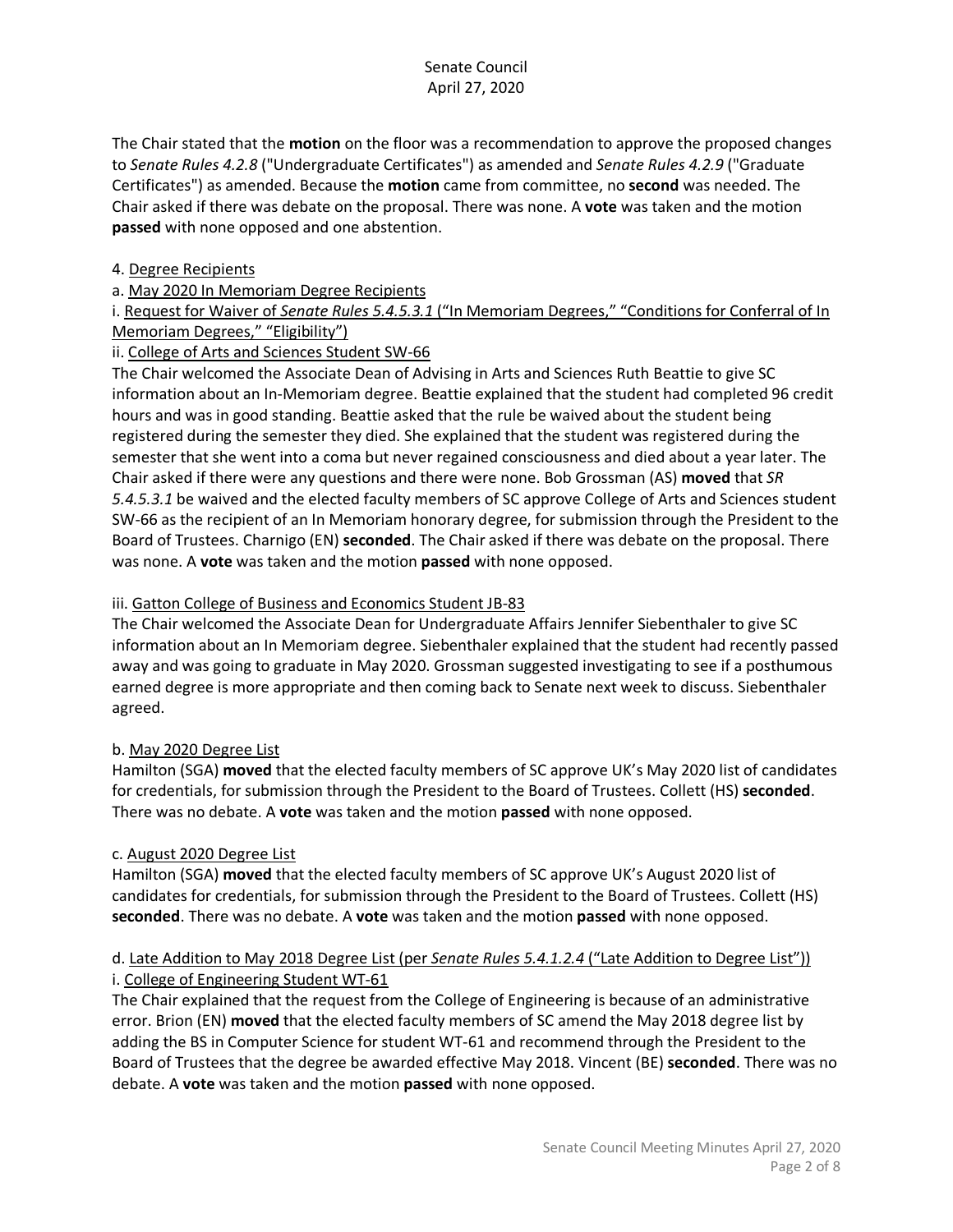#### 7. Committee Reports

c. Senate's Academic Organization and Structure Committee (SAOSC) – Zack Bray, Chair i. Proposed New Department of Product Design and Move of BS Product Design from the College of Design to the Department of Product Design within the College of Design Bray (LA) explained the proposal and commented that SAOSC voted with seven in favor of the proposal and one against. The member against the proposal was concerned about the University's financial situation due to COVID-19.

The floor was opened for questions and Grossman (AS) asked for clarification of the faculty of record and the proposed new department's faculty membership. College of Design Dean Mitzi Vernon explained the faculty of record and the members of the proposed new department. She also explained that one person has been hired for the proposed new department and that more faculty will be hired over the next four years. Blonder (ME) asked whether the proposed department will have a director or a chair and it was clarified that it would be a chair.

The Chair stated that the **motion** on the floor was a recommendation to endorse the proposed new Department of Product Design within the College of Design. Because the **motion** came from committee, no **second** was needed. The Chair asked if there was debate on the proposal.

There was discussion about who would make up the faculty voting body of the proposed new department if there was only one faculty member appointed there. There was a brief discussion about the motion and Bray explained that the SAOSC also discussed the move of the BS Product Design to the new department and was willing to include more specific language in the motion. After additional discussion with Dean Vernon, Grossman (AS) asked for the record to show that Dean Vernon committed to providing joint appointments with voting privileges for members of the program's faculty of record in the proposed new department, at least until additional faculty are hired into the proposed new department. Dean Vernon asked how many departmental faculty were required and Jones stated that three people were necessary to make a governing body.

The Chair suggested that the motion on the floor from the SAOSC was a recommendation to endorse the proposed new Department of Product Design within the College of Design and move of the BS Product Design from the College of Design to the Department of Product Design. Bray concurred. There was none. A **vote** was taken and the motion **passed** with none opposed and three abstentions.

## 9. Proposed Change to College of Dentistry Calendar

The Chair welcomed Associate Dean for Academic Affairs Reny De Leeuw (DE). She explained the proposal for an additional graduation date of June 26, 2020. Due to the COVID-19 closure of clinics, several students were not able to complete all the requirements for graduation in May. Clinics should soon be opening under very strict guidelines so students should be able to complete their requirements. The University Registrar agreed to make an exception for the additional graduation date.

Cramer (EN) **moved** to approve, on behalf of the Senate, the proposed change for an additional graduation date of June 26, 2020 to the College of Dentistry Calendar. Charnigo (AS) **seconded**. There was no debate. A **vote** was taken and the motion **passed** with none opposed.

5. Gatton College of Business and Economics Undergraduate Appeals and Probation Changes (Including Changes to *Senate Rules 4.2.2.9.2.5* ("Gatton College of Business and Economics," "Appeal Process") and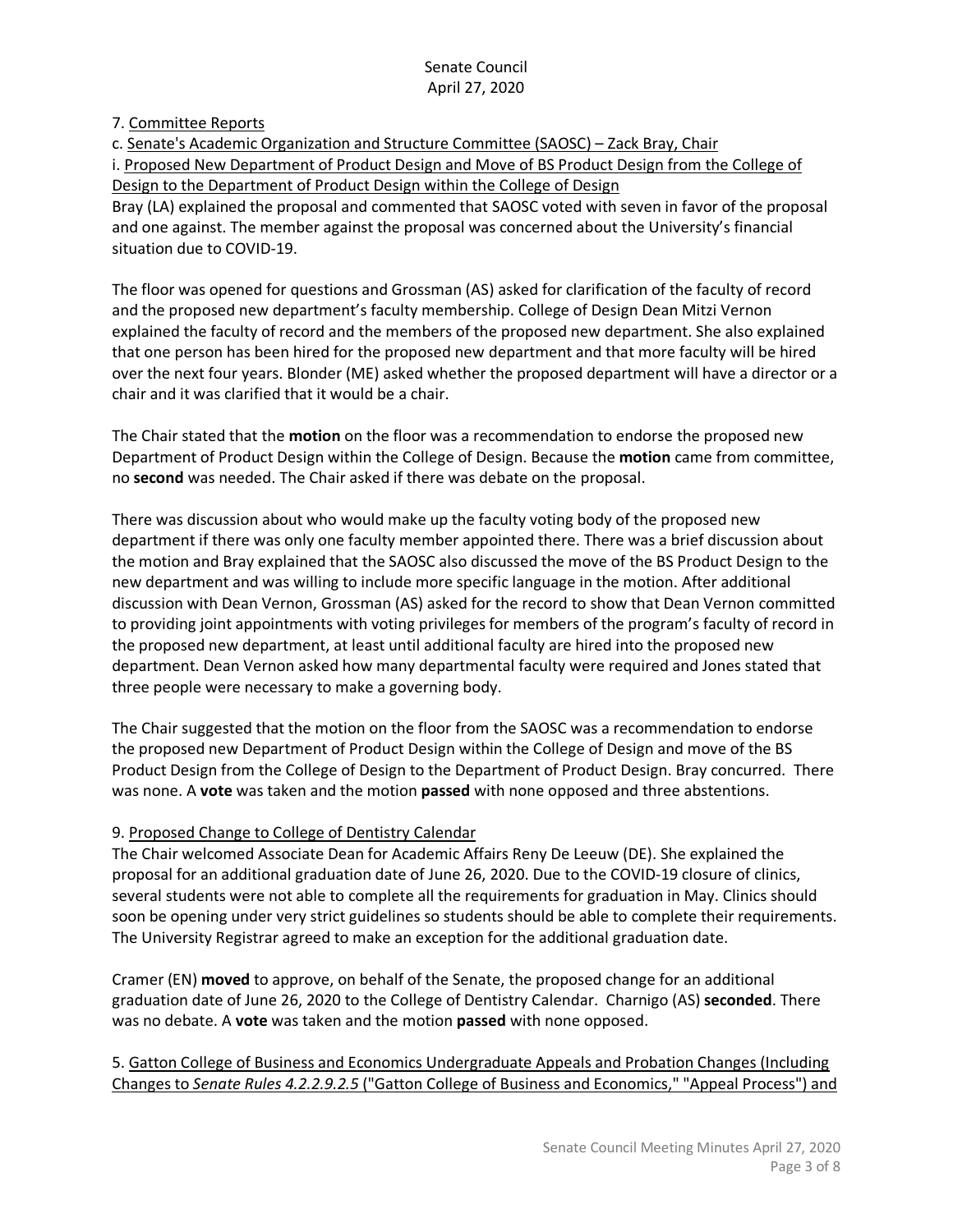## *Senate Rules 5.3.3.6.2* ("Undergraduate Colleges Probation and Suspension Policies," "Gatton College of Business and Economics," "Other Programs")

The Chair reminded SC members that they had previously indicated a willingness to allow some proposals to skip the requirement for review by the Senate's Admissions and Academic Standards Committee (SAASC), because of the late date and backlog of items on their agenda. This was one such proposal. The Chair welcomed Associate Dean for Undergraduate Affairs Jennifer Siebenthaler (BE).

Associate Dean Siebenthaler explained the proposal for Gatton College of Business and Economics to edit language in *SR 4.2.2.9.2.5* and *SR 5.3.3.6.2* for clarification purposes. The edits do not change operating procedures. It was clarified that the use of the term "dropped" is the same as "suspended." There was also clarification that if the student on probation is not attempting summer coursework, it does not count against them.

Hamilton (SGA) **moved** to approve the proposed Gatton College of Business and Economics Undergraduate Appeals and Probation Changes (including changes to *Senate Rules 4.2.2.9.2.5* ("Gatton College of Business and Economics," "Appeal Process") and *Senate Rules 5.3.3.6.2* ("Undergraduate Colleges Probation and Suspension Policies," "Gatton College of Business and Economics," "Other Programs"). Collett (HS) **seconded**. There was no debate. A **vote** was taken and the motion **passed** with none opposed.

# 6. Proposed Changes to *Senate Rules 5.3.1.1* ("Repeat Option") Regarding Pass/Fail Grading

The Chair welcomed Associate Dean of Advising Ruth Beattie (AS). Associate Dean Beattie informed SC that the need for more clarity regarding the use of the repeat option when a course is taken as pass/fail was discussed at a recent Associate Deans meeting. She explained the proposal to add language to *SR 5.3.1.1* to clarify that a student may use a repeat option when repeating a course for a letter grade if the course was originally taken pass/fail. There were questions and discussion of why this proposed change is needed. Those offering opinions acknowledged that the change would be beneficial to certain students in specific situations.

Hamilton (SGA) **moved** to accept the proposed Changes to *Senate Rules 5.3.1.1* ("Repeat Option") regarding Pass/Fail Grading to include the language, "A student MAY use a repeat option when repeating a course for a letter grade if the course was originally taken pass/fail." Richardson (SGA) **seconded**. There was no debate. A **vote** was taken and the motion **passed** with none opposed.

## 7. Committee Reports

# a. Senate's Academic Programs Committee (SAPC) – Aaron Cramer, Chair

i. Proposed New Undergraduate Certificate in Filmmaking: Production and Dramatic Writing Cramer (EN) explained the proposal. The Chair solicited questions of fact from SC. The need for the certificate to be housed in only one department was identified and both proposers, Herman Farrell (FA) and Doreen Maloney (FA), agreed to house it in the School of Art and Visual Studies. The Chair stated that the **motion** on the floor was a recommendation from the SAPC to approve the proposed new Undergraduate Certificate in Filmmaking: Production and Dramatic Writing housed in the School of Art and Visual Studies. Because the motion came from committee, no **second** was needed. The Chair asked if there was debate on the proposal. There was none. A **vote** was taken and the motion **passed** with none opposed.

## ii. Proposed New PhD in Health Services Research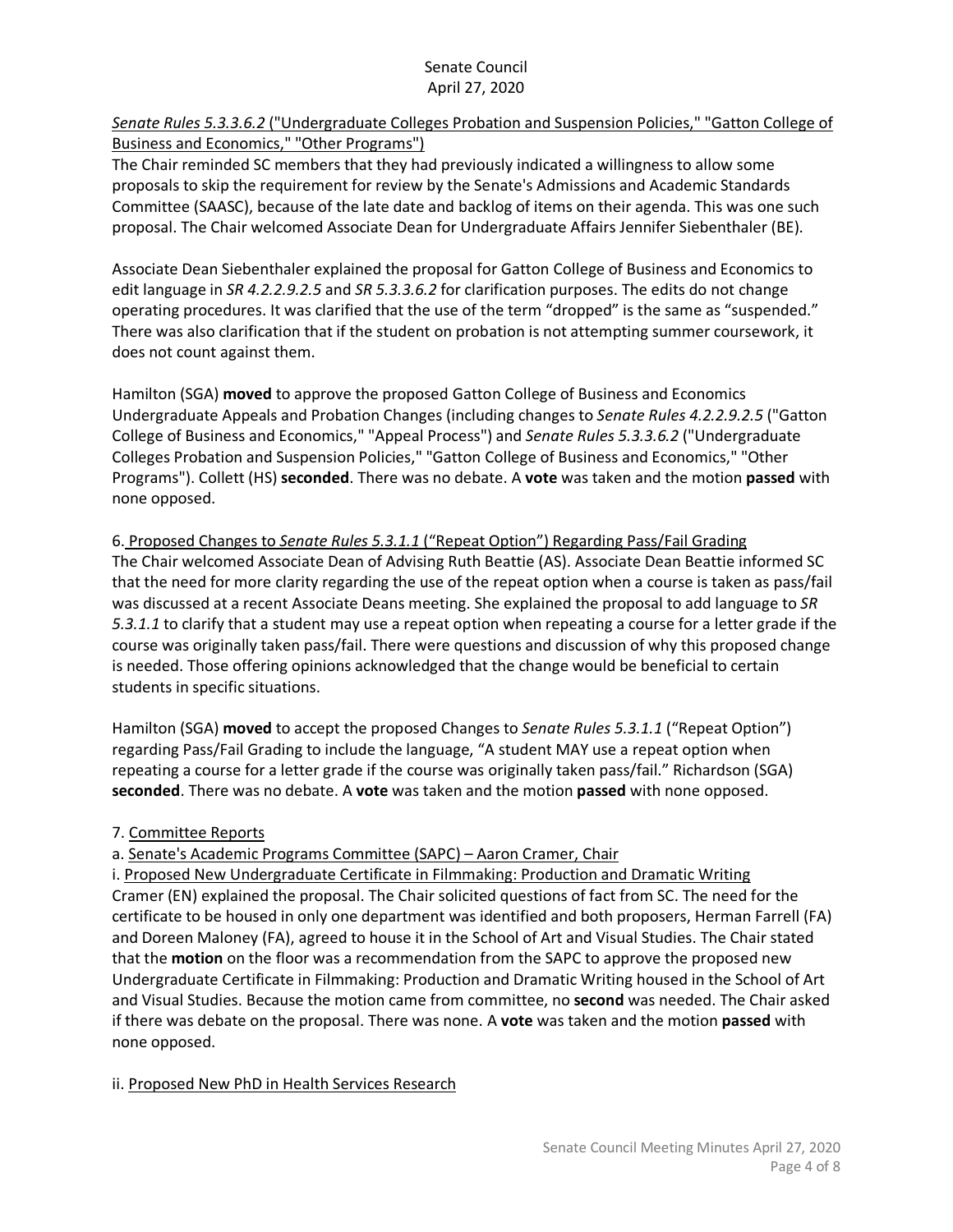Cramer (EN) explained the proposal. The Chair solicited questions of fact from SC. The number of expected graduates was discussed. The Chair stated that the **motion** on the floor was a recommendation from the SAPC to approve, for submission to the Board of Trustees, the establishment of a new PhD Health Services Research, in the Department of Health Management and Policy within the College of Public Health. Because the motion came from committee, no **second** was needed. The Chair asked if there was debate on the proposal. There was none. A **vote** was taken and the motion **passed**  with none opposed.

i. Proposed New Undergraduate Certificate in Filmmaking: Production and Dramatic Writing (Continued) Associate Professor Herman Farrell (FA) explained that he and Maloney had discussed the issue further and asked the SC to change the home unit of the Undergraduate Certificate in Filmmaking: Production and Dramatic Writing from the School of Art and Visual Studies to the Department of Theatre and Dance.

Grossman (AS) **moved** to rescind the approval of the proposed new Undergraduate Certificate in Filmmaking: Production and Dramatic Writing housed in the Department of Art and Visual Studies, based on the desire of the proposers to change the department it is housed in. Andrade (ME) **seconded**. The Chair asked if there was debate on the proposal. There was none. A **vote** was taken and the motion **passed** with none opposed.

Vincent (BE) **moved** to approve the proposed new Undergraduate Certificate in Filmmaking: Production and Dramatic Writing housed in the Department of Theatre and Dance. Collett (HS) **seconded**. The Chair asked if there was debate on the proposal. There was none. A **vote** was taken and the motion **passed**  with none opposed.

## iii. Proposed Changes to BSN

Cramer (EN) explained the proposal. The Chair solicited questions of fact from SC and there were none. The Chair stated that the **motion** on the floor was a recommendation from the SAPC to approve the proposed changes to BSN. Because the motion came from committee, no **second** was needed. The Chair asked if there was debate on the proposal. There was none. A **vote** was taken and the motion **passed**  with none opposed.

## b. Senate's Admissions and Academic Standards Committee (SAASC) – Bill Smith, Chair

i. Proposed Changes to Graduate School Bulletin (pg. 29 of 2018-19 version) to Match SC-Approved Revisions to *Senate Rules 4.2.5.2* ("Postbaccalaureate Student")

The Chair explained that the SC had previously approved the proposed changes to the *Senate Rules*, but had not sent them on to the Senate because similar changes had not yet been recommended for the Graduate School Bulletin. Smith (EN) explained the proposal. The Chair solicited questions of fact from SC and there were none. The Chair stated that the **motion** on the floor was a recommendation from the SAASC to approve the proposed changes to Graduate School educational policy, as articulated in the Graduate School Bulletin to match SC-approved revisions to *Senate Rules 4.2.5.2*. Because the motion came from committee, no **second** was needed. The Chair asked if there was debate on the proposal. There was some. A **vote** was taken and the motion **passed** with none opposed.

ii. Proposed Change to Senate Rules 4.2.2.12 ("Admission Requirements," "Undergraduate Programs," "Admission to the College of Communication and Information Degree Programs") Smith (EN) explained the proposal. The Chair solicited questions of fact from SC and there were some. Associate Dean for Undergraduate Affairs Shari Veil (CI) clarified the proposed changes. The Chair stated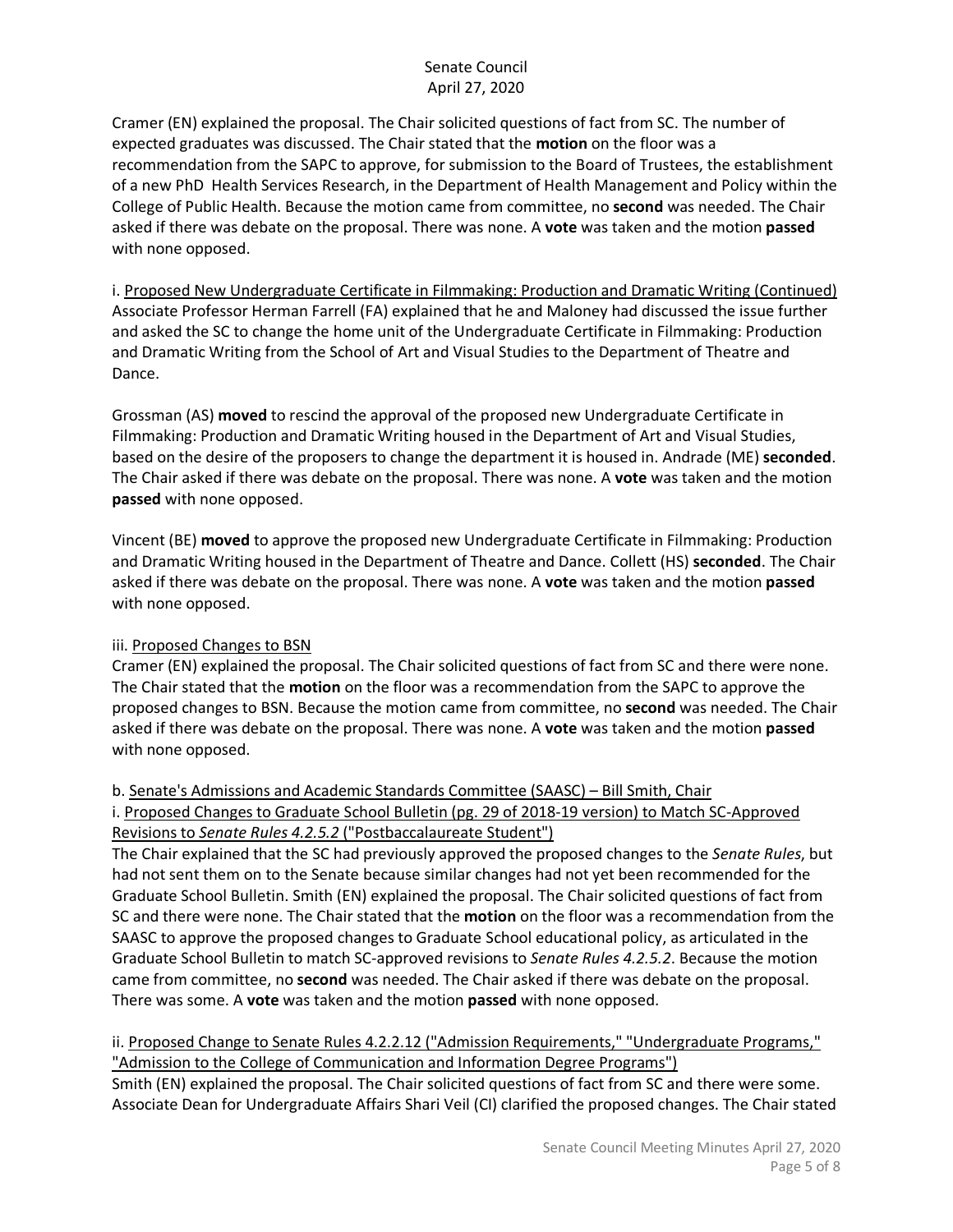that the **motion** on the floor was a recommendation from the SAASC to approve proposed change to *Senate Rules 4.2.2.12*. Because the motion came from committee, no **second** was needed. The Chair asked if there was debate on the proposal. Grossman expressed general concerns about letting GPA levels control enrollment and there were additional comments. A **vote** was taken and the motion **passed** with none opposed and two abstaining.

## iii. Proposed Policy to Limit Undergraduate Transfer Credit Hours for Undergraduate Degrees and Minors in Gatton College of Business and Economics

Smith (EN) explained the proposal. The Chair solicited questions of fact from SC and there were none. The Chair stated that the **motion** on the floor was a recommendation from the SAASC to approve the proposed policy to limit undergraduate transfer credit hours for undergraduate degrees and minors in the Gatton College of Business and Economics. Because the motion came from committee, no **second**  was needed. The Chair asked if there was debate on the proposal. There was none. A **vote** was taken and the motion **passed** with none opposed.

# 10. Proposed One-Time Change to Doctor of Physical Therapy

The Chair welcomed Associate Dean of Academic Affairs and Undergraduate Education Karen Badger (HS). Associate Dean Badger explained the proposal. The proposed one-time request is to reduce the Doctor of Physical Therapy curricular requirement from 39 weeks of full-time clinical experience to a minimum of 28 weeks by eliminating one full time clinical experience (9 credit hours) if necessary. The Commission on Accreditation of Physical Therapy Education (CAPTE) has reduced the minimum number of required clinicals from 30 to 28 weeks for this year only due to the COVID-19 crisis so this reduction will not impact students' ability to obtain licensure. The Chair solicited questions of fact from SC and there were none.

Cramer (EN) made a **motion** to approve on behalf of the Senate the proposed one-time change to the Doctor of Physical Therapy in the College of Health Sciences. Grossman **seconded**. The Chair asked if there was debate on the proposal. There was none. A **vote** was taken and the motion **passed** with none opposed.

## d. Ad Hoc Committee on Calendars - Jennifer Osterhage, Chair

## i. Proposed Changes to Academic Calendars

The Chair welcomed Assistant Professor Jennifer Osterhage (AS), who chaired the ad hoc Committee on Calendars. Osterhage explained that the Committee was created by SC in October 2019 to look at the possibility of beginning the spring semester on a Monday rather than a Wednesday. Based on feedback, the Committee also made other recommendations.

- 1. Begin the Spring semester on a Monday.
- 2. Move the Fall Break from Monday and Tuesday of the NINTH to the Monday and Tuesday of the TENTH week of the Fall semester, to begin with the Fall 2021 semester.
- 3. Add two 'Reading Days' to both the fall and spring semesters to occur on Thursday and Friday of "Dead Week" (*SR 5.2.4.6*).
- 4. Adjust the final examination schedule from a 5 day schedule to a "4+1" final examination schedule. The Registrar will schedule all Final Examinations during the first four days (Monday through Thursday) of Final Exam week. The fifth day (Friday) would be reserved for scheduling of exams for students with conflicts.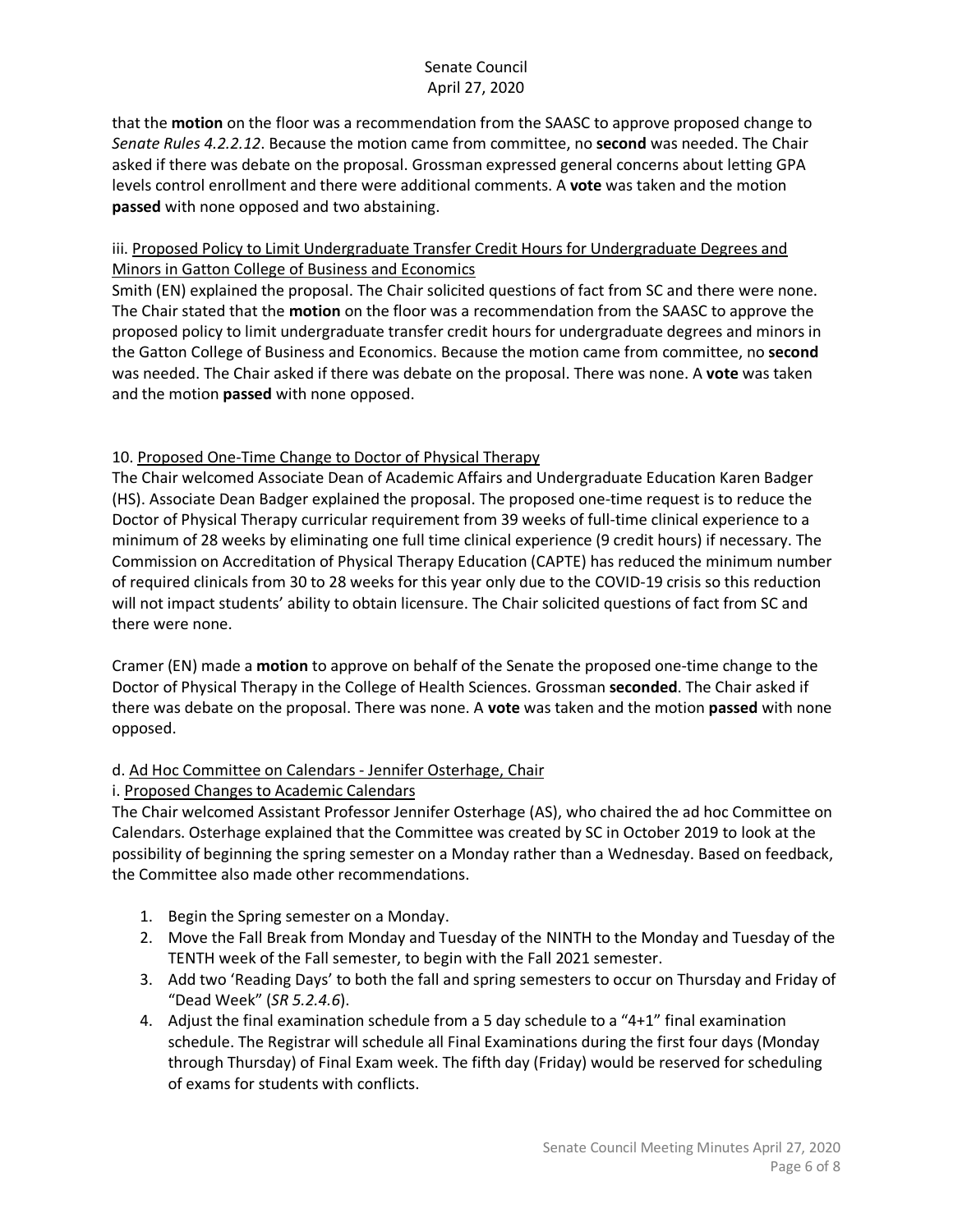There were several comments and questions, described below.

- Many SC members were in favor of adding the two reading days.
- There needs to be enough time between the end of one semester and the beginning of the next for advisors to do their work.
- Moving the fall break will make it closer to Thanksgiving and will be less of a "breather" for students. Osterhage explained that the change would mean fewer students would have exams immediately upon returning from fall break.
- Concern about an earlier spring start date interfering with winter intersession and students returning from study abroad. Taylor confirmed that the last day of the winter intersession would always before the first day of the spring semester.
- Concern that three advising conference days in spring are condensed from to one day. Taylor said she would add the two days back in.

There was discussion about SC voting on behalf of the Senate. There was also discussion about breaking up the proposal into different parts so that SC could approve some items and Senate could review others in the fall. The Chair said that the motion from the Committee was a recommendation to approve all the changes as described in the proposal, including changes to the 2020-2021 academic calendar. A **vote** was taken and the motion **passed** with none opposed.

#### 8. Tentative Agenda for Specially Called SC Meeting for May 4, 2020

The Chair asked if there were any comments or suggestions to change the agenda. After brief discussion, SC members agreed to put the report from the ad hoc Calendar Committee immediately after the reports from the Senate's Academic Programs Committee (SAPC). Grossman **moved** to approve the tentative agenda for May 4 as amended and Andrade **seconded**. A **vote** was taken and the motion **passed** with none opposed.

#### 11. Proposed Provisional Pilot for Badges

The Chair welcomed back Associate Dean Siebenthaler (BE) and introduced Associate Provost for Teaching, Learning, and Academic Innovation Kathi Kern. She invited Kern and Siebenthaler to describe the proposal for a provisional pilot for badges and they did so.

There was discussion about the proposal, including some questions about the specific definition of a badge. Some SC members were satisfied with the simple description of a badge being comprised of two specific courses that faculty think can be linked together. Any unit could offer a badge using creditbearing courses, although the badge earned would not be documented on a student's transcript. Badges would be verified by a national clearinghouse agency, which would also be contracted to create the digital "badge" that a student could add to their social media platforms.

The Chair clarified that she had asked Kern and Siebenthaler to come and present the idea to SC, in part to allay any concerns that might have arisen if SC members heard about the badge pilot without knowing what it entailed. Grossman **moved** to endorse the piloting of a badge program in summer 2020 and Vincent **seconded**.

SC members continued to discuss and debate the proposal and the motion. The Chair clarified for Cantrell that the proposal was not specific to the particular badge within the proposal, but rather the particular badge was a representative example. Faculty in any unit would be able to develop their own badges if the pilot were to move forward. Brion and Hall were concerned about moving forward without